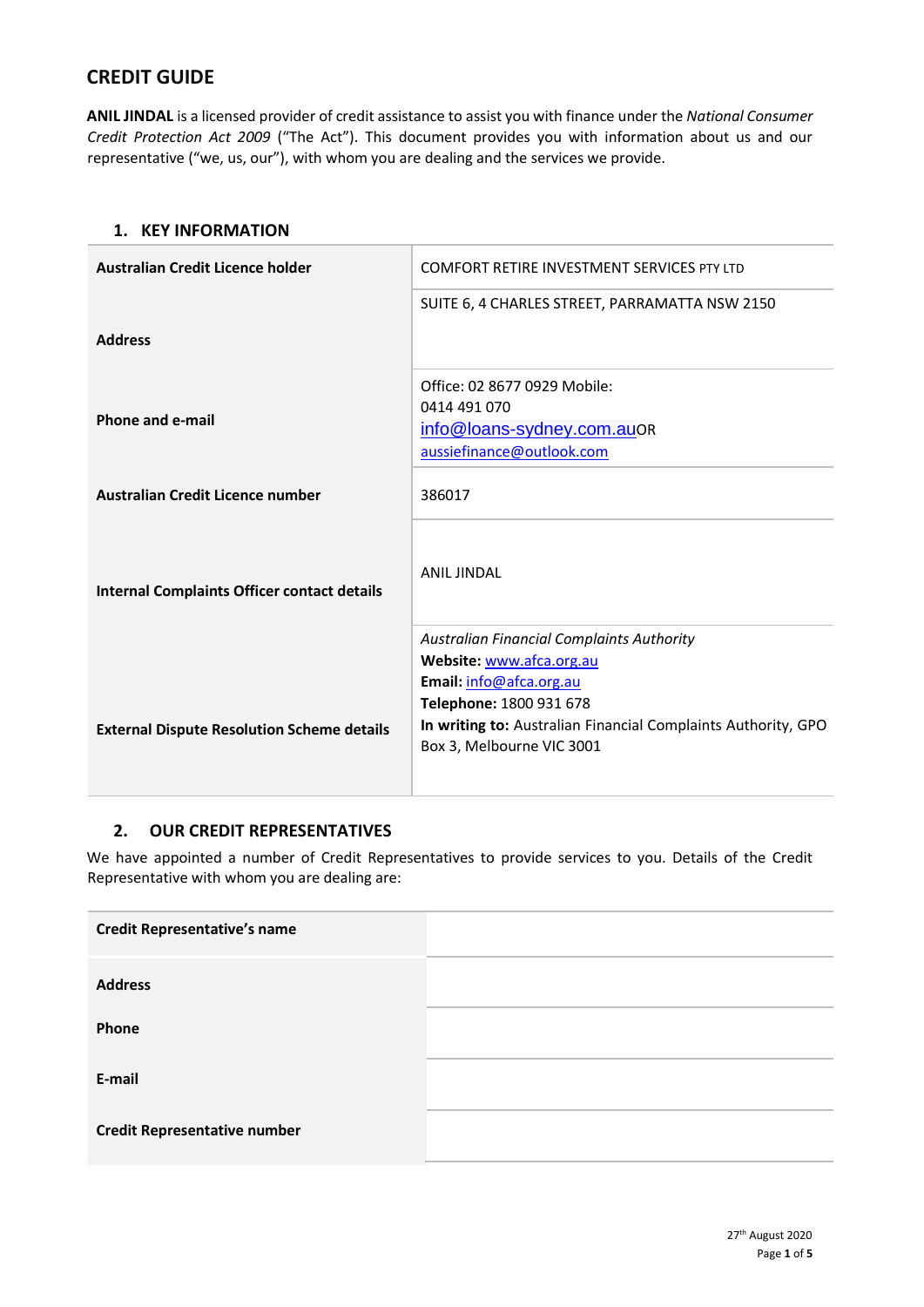| <b>External Dispute Resolution Scheme details</b> | <b>Australian Financial Complaints Authority</b><br>Website: www.afca.org.au<br>Email: info@afca.org.au<br>Telephone: 1800 931 678<br>In writing to: Australian Financial Complaints Authority, |
|---------------------------------------------------|-------------------------------------------------------------------------------------------------------------------------------------------------------------------------------------------------|
|                                                   | GPO Box 3, Melbourne VIC 3001                                                                                                                                                                   |

The Credit Representative (or the business for which the Credit Representative acts) will receive the commissions referred to in Part 6 of this document above.

## **3. Our Aggregator**

Our aggregator, Finsure is ultimately owned by BNK Banking Corporation Limited trading as Goldfields Money, Australian Credit Licence number 246884. We will only ever assist you with the credit product that we believe is best for you and your circumstances. However, in the event that we introduce you to a loan from BNK Banking Corporation Limited trading as Goldfields Money, we will specifically disclose this ownership relationship to you again to ensure you understand our relationship with them.

## **4. SERVICES PROVIDED**

We will assist you in making the choice of a loan or lease that is suitable for your purposes.

We will provide you with information on a broad range of finance providers and loan products. Once you have chosen a loan or lease that is suitable for you, we will assist in obtaining approval for the finance. We source finance products from a panel of finance providers. Our Current Top 6 providers to which our Representatives introduced borrowers are:

| ANZ Bank                    | <b>ING Bank</b>                    |
|-----------------------------|------------------------------------|
| Commonwealth Bank Australia | St George Bank                     |
| Adelaide Bank               | <b>Westpac Banking Corporation</b> |
| Suncorp Bank                | <b>Bankwest</b>                    |
|                             |                                    |

This is not to say that we will only deal with these lenders, just that the products these lenders offer have been most suitable to our most recent clients.

## **5. INFORMATION WILL BE REQUIRED FROM YOU**

Under the Act, we are obliged to make sure that any loan, or principal increase to a loan, or lease that we suggest to you or assist you to obtain is "not unsuitable" for you. We will need to ask you a series of questions to make this assessment. The law requires us to:

- make reasonable enquiries about your borrowing objectives and requirements;
- make reasonable enquiries about your financial situation; and
- take reasonable steps to verify the details of your financial situation.

Credit will be unsuitable if, at the time of making the assessment, it is likely that, at the time the recommended loan or lease is made:

- you cannot afford to repay the loan or lease or can afford to repay it only with substantial hardship; or
- the loan or lease does not meet your borrowing objectives and/or requirements.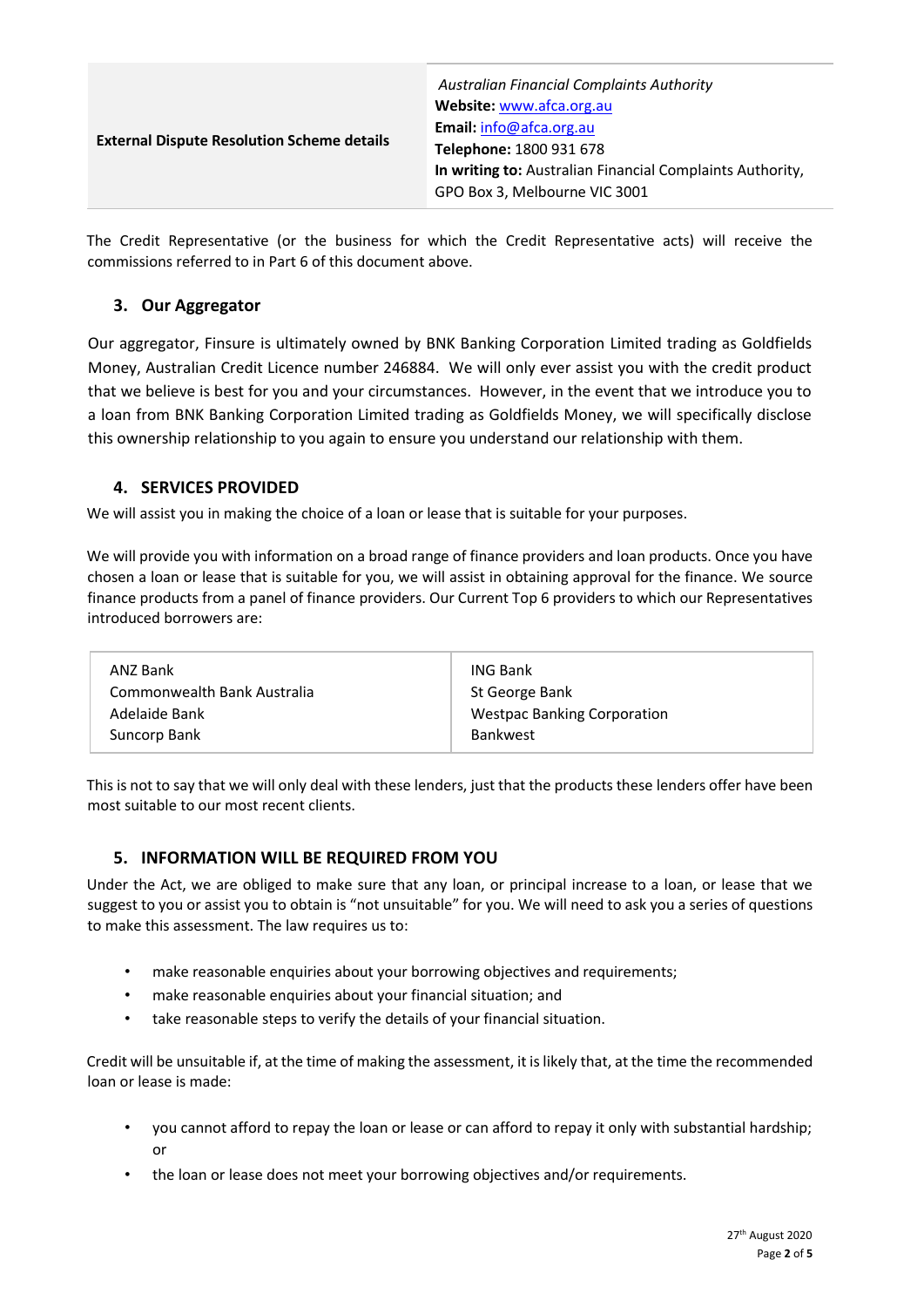For these reasons, we must ask you to provide us with a significant amount of information, much of which we will need to verify. It is therefore very important that the information you provide to us is accurate and complete.

If we provide you with credit assistance, we are required to provide you, upon your request, a copy of our preliminary credit assessment that details how we considered the product we suggested to be "not unsuitable" for up to seven years after the date of the assistance.

## **6. INFORMATION PROVIDED BY US**

We do not provide financial or legal advice. It is important to understand your legal obligations under a proposed loan or lease and the financial consequences imposed by the debt. If you have any doubts, you should obtain independent financial and legal advice before you enter into any finance contract.

We do not make any representations about the current value of any real estate you finance through us, or the future prospects of its value. You should always rely upon your own enquiries.

## **7. FEES PAYABLE BY YOU**

We may charge you for our services if you apply for a home loan, an investment property loan, a personal loan or a lease. If a fee is to be charged, this will be disclosed to you in a Credit Quote which will be provided to you for your approval before applying for finance.

You may need to pay fees to the finance provider as part of the application process. These will be detailed in a Credit Proposal Disclosure Document that we will provide to you before applying for finance.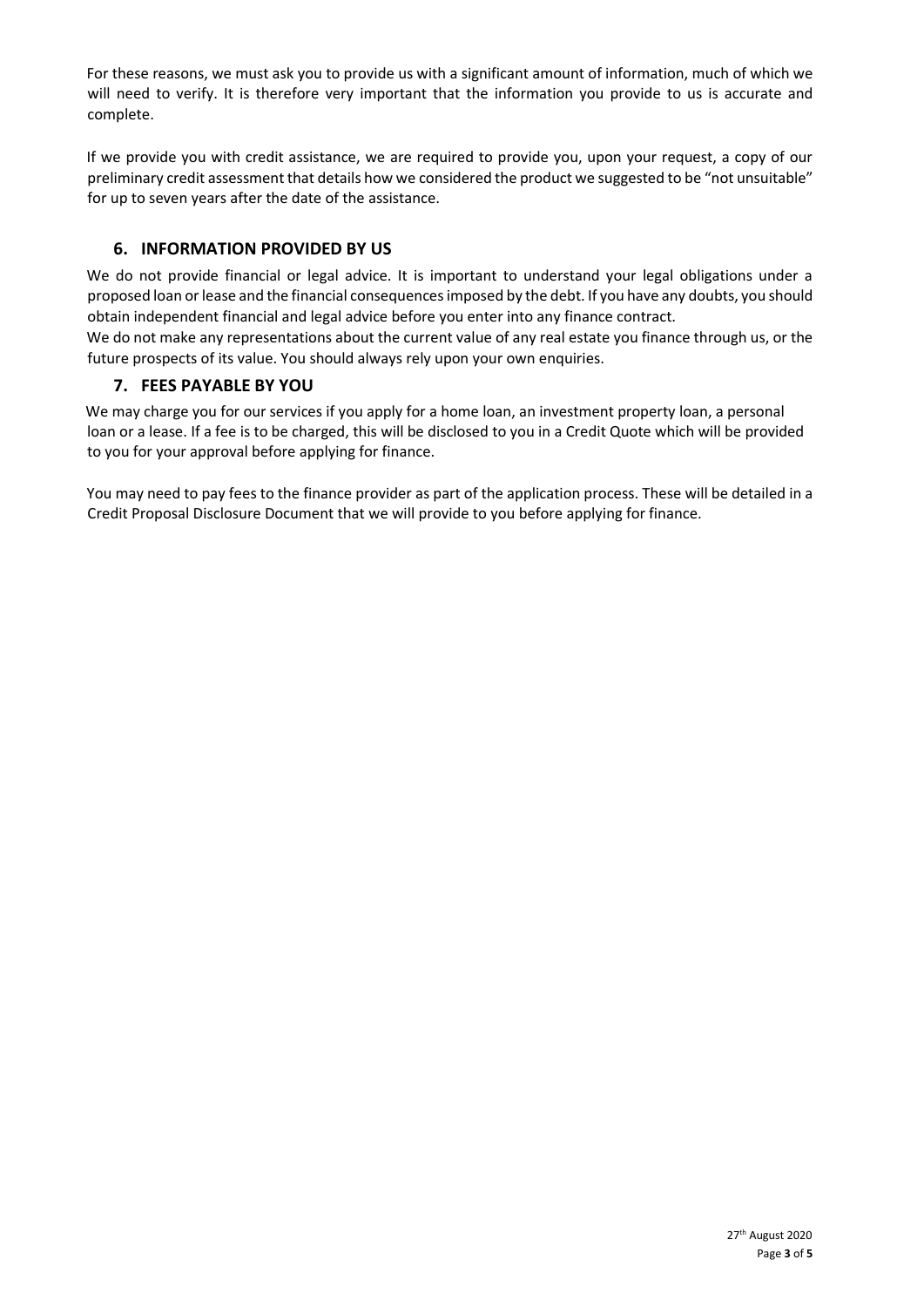## **8. COMMISSIONS RECEIVED BY US**

We may receive commissions from the finance provider that provides your loan or lease. These are not feeing payable by you. Further details of the commission earned by us will be provided in the Credit Proposal Disclosure Document that we will provide to you before applying for finance.

We may receive additional commissions or bonuses from finance providers relating to the volume of finance that we arrange. Such payments are dependent upon a number of factors and cannot be quantified at this point.

#### **9. COMMISSIONS AND FEES PAYABLE BY US**

Referrals from a broad range of sources are sourced by us and our representatives. For example, we or our representatives may pay commissions or fees to call centre companies, real estate agents, accountants, solicitors or other businesses for referring you to us. These are not fees payable by you. Any referral fee or commission paid in relation to your referral will be disclosed in the Credit Proposal Disclosure Document that will be given to you before applying for finance.

#### **10. OUR INTERNAL DISPUTE RESOLUTION SCHEME**

We hope that you are delighted with our services. However, if you have any complaints, you can raise these directly with the representative with whom you are dealing. If you have not received a response to your satisfaction within 5 business days, you may contact our complaints manager using the details listed above.

When we receive a complaint, we will write to you to acknowledge your complaint within 5 business days. We attempt to resolve all complaints as quickly as possible, subject to a full investigation of all the circumstances involved. We will write to you when our investigation completes to let you know the outcome and reasons for our decision.

In the unlikely event that we are still investigating your complaint after 45 days, we will write to explain why we are still investigating your complaint and to let you know when we expect to have completed our investigation.

## **11. OUR EXTERNAL DISPUTE RESOLUTION SCHEME**

If you are not satisfied with the outcome of your complaint, or you have not heard from us within 45 days, you may refer the matter to the Australian Financial Complaints Authority (AFCA), an ASIC-approved External Dispute Resolution Scheme. External dispute resolution is a service provided at no cost to you, giving you access to an independent mechanism for the resolution of specific complaints or disputes. Contact details are included above.

#### **12. PRIVACY DISCLOSURE STATEMENT**

We are collecting personal and financial information about you to provide you with our broking services.

- 1. The information you provide will be held by us and our Credit Representative.
- 2. We may use credit information and any other information you provide to arrange or provide finance and other services.
- 3. We may exchange the information with the following types of entities, some of which are located overseas:
	- Persons who provide finance or other products to you, or to whom an application has been made for those products.
	- Financial consultants, accountants, lawyers, and advisers
	- Any industry body, tribunal, court or otherwise in connection with any complaint regarding our services
	- Any person where we are required by law to do so